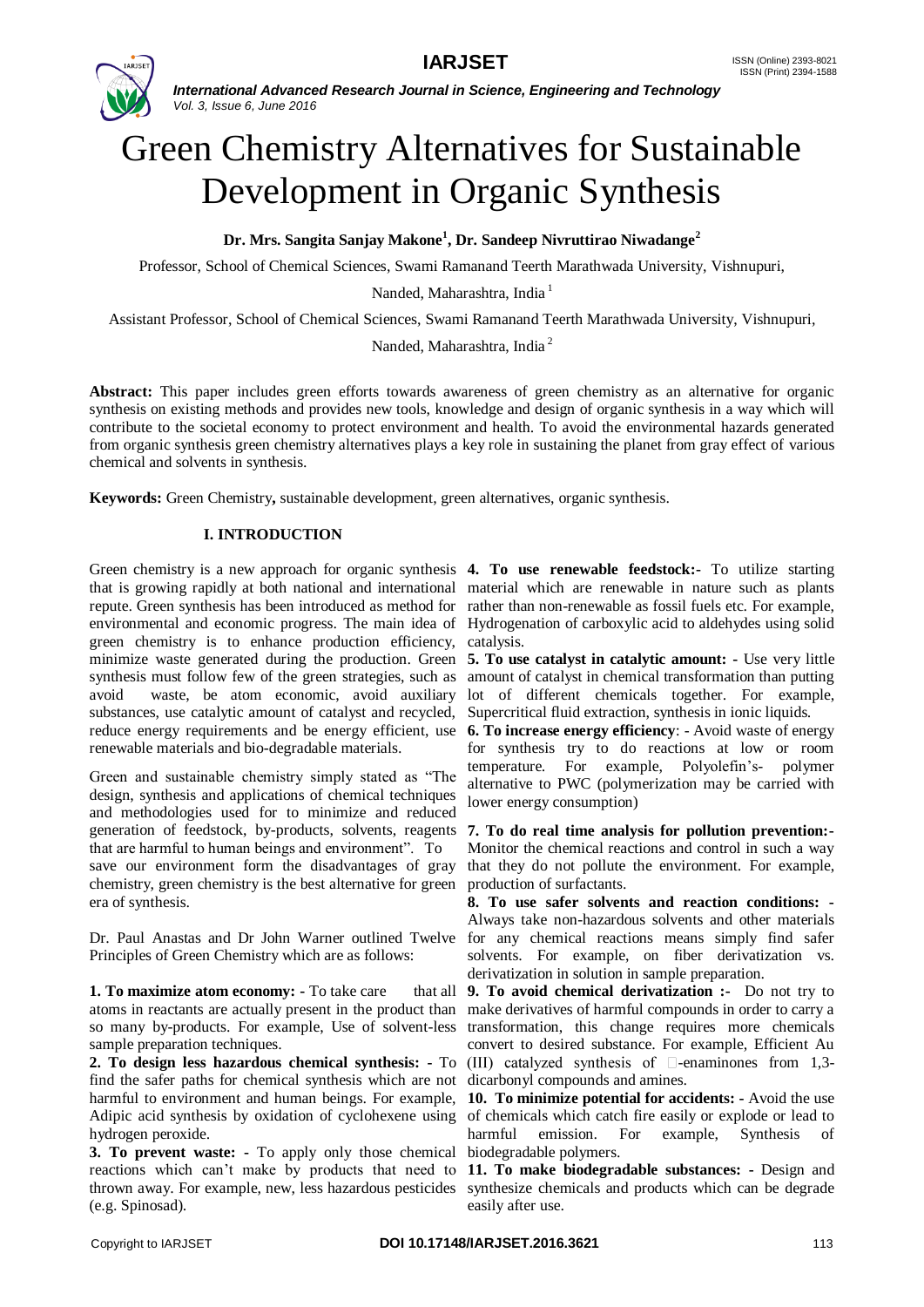

*International Advanced Research Journal in Science, Engineering and Technology Vol. 3, Issue 6, June 2016*

**12. To design safer chemicals and auxiliary products:-** Prefer to make chemicals or products which are not poisonous or harmful to the environment. For example, Di-Me carbonate (DMC) is an environmentally friendly The difficult task for chemists and others is to create substitute for di-Me sulfate and Me-halides in methylation new products, processes and services that achieve the reactions.

Green techniques can be largely reviewed by the first two of the above principles, with the following ten being separate areas of organic synthesis. Generally speaking-minimize or eliminate the dispersion of hazardous designing efficient, effective, and environmentally benign chemicals in the environment, to make as large as possible chemicals and organic processes largely captures the the use of renewable resources and extend the durability concept of green and sustainable chemistry.

In this way green chemistry principles should be applied for all aspects of life cycle including human beings. By implementing these ideal principles in chemical synthesis one can save nature and can remain safe from different threats of chemicals.

# **II. CLASSICAL CHEMISTRY IN ORGANIC SYNTHESIS**

For the development of science the synthesis of molecules **1. USE OF GREEN SOLVENTS:** is an important parameter. Organic chemistry is the only area where we find classical routes for the synthesis of molecules. Synthesis of smaller, easily and commercially available, building up complex molecular structure is art in organic synthesis. Therefore, the efforts of synthetic chemist are focused on target oriented synthesis as well as method oriented synthesis. In target oriented synthesis the goal of synthesis is to obtainment of a more or less complex organic molecule. The method oriented synthesis is concerned with the development of new reagents, new catalyst, new reaction and work procedure.

has been discovered and synthesized using classical organic synthetic methods. The various methods implemented for synthesis of organic compounds includes use of organic solvents, use of toxic reagents and catalysts, use of harsh reaction conditions, tedious work up process, long reactions times, which prompted us to further development of new greener alternatives to organic synthesis.

These methods used in classical chemistry for organic synthesis have hazardous impacts on human beings and environment. Some inherent features of most of the organic solvent are high flammability, volatility, their danger and toxicity. Every year waste solvents form the industries are released into the atmosphere causes air pollution and water pollution. Continuous inhalation and high concentration exposures can causes severe diseases. In classical organic synthesis catalysts are used are are in enzymes catalysis. Heterogeneous catalysis, in substances or reagents to enhance or accelerate the rate of reactions. But there are certain drawbacks and limitations providing the ease of phase separation of product and for use of catalysts in classical organic synthesis such as, insolubility of catalyst, higher activation energy of catalysts, use of stoichiometric amount, toxic in nature, costly and expensive, limited selectivity.

# **III. EMERGING GREEN CHEMISTRY TOOLS IN ORGANIC SYNTHESIS**

societal, cheap and environmental boons that are now required in organic synthesis. This requires a new approach which sets out to minimize the materials and energy requirement of chemical processes and products, and recyclability of products. For organic synthesis the challenges for chemists include the discovery and development of new synthetic pathways using green chemistry tools such as,

- Green solvents
- Green catalysis in organic synthesis
- Dry media synthesis
- Catalyst free reactions in organic synthesis
- Energy efficient synthesis

Green solvents have been distinguished for their low toxicity, low miscibility in water, easily biodegradable under environmental conditions, large boiling point (not easy evaporating, low offensive smell, health problems to workers) and easy to recycle after use. Recently, green solvents used by the chemist are Water, Ionic Liquids, Supercritical fluids and Polyethylene glycols. By using these green solvents under the concepts of green chemistry, has achieved outstanding progresses towards the development of green reaction processes in organic synthesis.

# By the turn of 20<sup>th</sup> century millions of organic compounds 2. GREEN CATALYSIS IN ORGANIC SYNTHESIS:

Catalysis is one of the key part of Green Chemistry, the design and use of new catalysts and catalytic systems are simultaneously obtaining the dual objectives of environmental protection and economic benefit. Catalysis offers numerous Green Chemistry advantages including lower energy necessities, catalytic against stoichiometric quantity of materials, enhanced selectivity, and decreased use of processing and separation agents, and permit for the use of less hazardous materials. Catalysis is principally divided in two branches: homogenous catalysis, when the catalyst is in the same phase as the reaction mixture (typically in liquid phase), and heterogeneous catalysis, when the catalyst is in a different phase (typically solid/liquid, solid /gas/liquid/gas). One of the main advantages of homogenous molecular catalysts, when they work under ideal conditions, is that their active sites are spatially well separated from one another, just like as they particular, addresses the goals of Green Chemistry is to catalyst, bifunctional phenomena involving reactant activation over between support and active phases, thereby eliminating the need for separation through distillation or extraction. In addition, environmentally useful catalysts